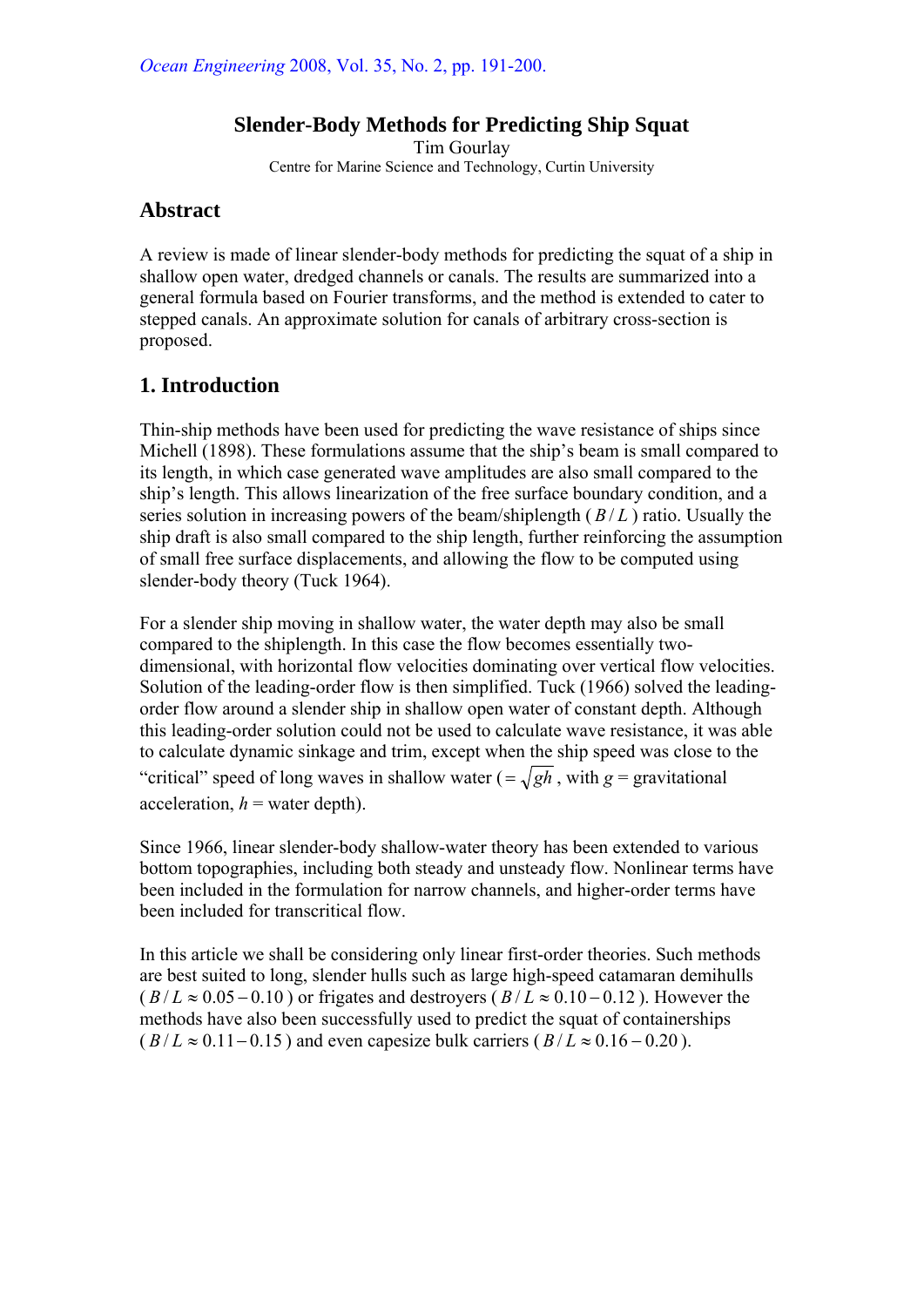We shall be concentrating on the case of steady "subcritical" flow, which is of most interest to mariners. In the 1960s and 1970s, this flow was solved for various bottom topographies, namely:

- open water, constant depth (Tuck 1966)
- canal of constant depth and width (Tuck 1967)
- dredged channel with constant depth in the inner and outer regions (Beck et al 1975)

Here we shall summarize these results and rewrite them in a form which is more applicable to modern transom-stern ships. We shall also provide results for another bottom topography, and discuss extension of the method to a canal of arbitrary crosssection.

#### **2. Open water of constant depth**

For a ship moving in open shallow water of constant depth, Tuck (1966) showed that the ship can be modelled as a line of sources and sinks, with sources forcing the flow outwards where the ship's section area is increasing towards the stern, and sinks pulling the flow inwards where the section area is decreasing towards the stern.

Specifically, if we consider a ship-fixed coordinate system with longitudinal coordinate *x* centred at midships (positive towards the stern) and transverse coordinate *y* centred on the ship centreline (positive to starboard), the leading-order disturbance velocity potential  $\phi$  satisfies the partial differential equation

$$
\left(1 - F_h^2\right) \frac{\partial^2 \phi}{\partial x^2} + \frac{\partial^2 \phi}{\partial y^2} = 0
$$
\n(1)

Here  $F_h$  is the depth-based Froude number  $U/\sqrt{gh}$ , with *U* the free stream speed (equal to the ship speed in earth-fixed coordinates). For subcritical flow, such as we are considering here,  $F<sub>h</sub> < 1$  and equation (1) is an elliptic partial differential equation. It is subject to the inner boundary condition

$$
\frac{\partial \phi}{\partial y} = \pm \frac{U}{2h} S'(x) \text{ on } y = 0_{\pm}
$$
 (2)

where  $S(x)$  is the hull cross-sectional area at position *x*, and the prime denotes the derivative *dS*/*dx.* We also have the far-field boundary condition

$$
\frac{\partial \phi}{\partial x}, \frac{\partial \phi}{\partial y} \to 0 \text{ as } y \to \pm \infty
$$
 (3)

By considering the velocity potential for a line of moving sources, and choosing the source strengths so that equation (2) is satisfied, Tuck found expressions for the velocity potential and resulting pressure field, involving direct integration of a singular integral.

Here we give an alternative solution which uses Fourier transforms rather than source summation. By taking the Fourier transform of equation (1) and solving subject to boundary condition (2), the velocity potential may be written in the form

$$
\phi = -\frac{U}{4\pi h \sqrt{1 - F_h^2}} \int_{-\infty}^{\infty} \frac{\overline{S'}(k)}{|k|} e^{-\sqrt{1 - F_h^2}|k| y} e^{-ikx} dk
$$
\n(4)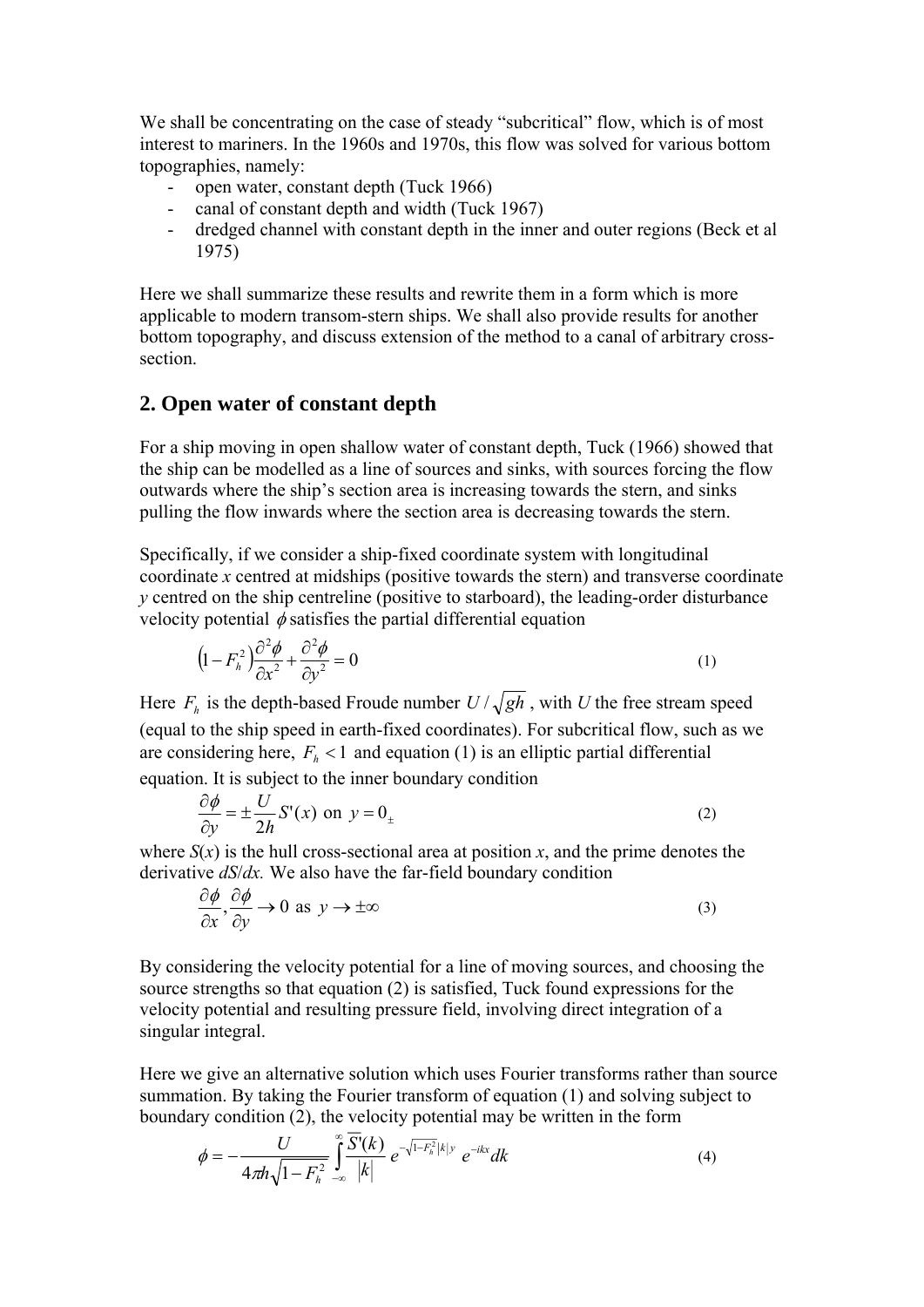We have directly used the Fourier transform of the derivative of the section area, namely

$$
\overline{S'}(k) = \int_{-\infty}^{\infty} S'(x) e^{ikx} dx
$$
 (5)

Hydrodynamic pressure, vertical force and trim moment can now be calculated as in Tuck (1966). For example, the upwards vertical force *Z* on a ship which is held vertically at its static draft and trim is

$$
Z = -\frac{\rho U^2}{4\pi h \sqrt{1 - F_h^2}} \int_{-\infty}^{\infty} i \overline{S}(k) \overline{B}^*(k) \operatorname{sgn}(k) dk
$$
 (6)

Here  $\overline{B}(k)$  denotes the Fourier transform of  $B(x)$ , and the asterisk denotes complex conjugate. The bow-down trim moment is found by replacing  $\overline{B}(k)$  by  $\overline{xB}(k)$ , where  $xB(k)$  is the Fourier transform of  $xB(x)$ .

The Fourier integral representation (6) provides an alternative method for calculating the vertical force and trim moment, with the computational advantage of having a non-singular integrand. Once the vertical force and trim moment have been computed, the sinkage and trim then follow hydrostatically, as described in Tuck (1966).

#### **3. Canal of constant depth and width**



**Figure 1: Cross-section through a ship in a canal of constant depth and width** 

Figure 1 shows a cross-section through a ship in a canal of constant depth and width, looking from ahead of the ship. The ship is taken to be moving along the centreline of the canal, so that no cross-flow occurs. In this case, the governing partial differential equation (1) and hull boundary condition (2) still apply. The far-field boundary condition used in open water is replaced by a wall boundary condition.

This problem was solved by Tuck (1967) using Fourier transforms. It was found that the percentage increase in midship sinkage from open water to a rectangular canal was governed by the quantity  $\frac{w}{L} \sqrt{1 - F_h^2}$ , where *L* is the ship's waterline length. Therefore increasing the ship speed amplifies the effect of finite channel width on squat.

The method used in Tuck (1967) involved integrating the hull boundary condition (2) by parts, and applying the assumption of zero section area at the bow and stern. For modern transom stern ships, this assumption would require the flow to "bang shut"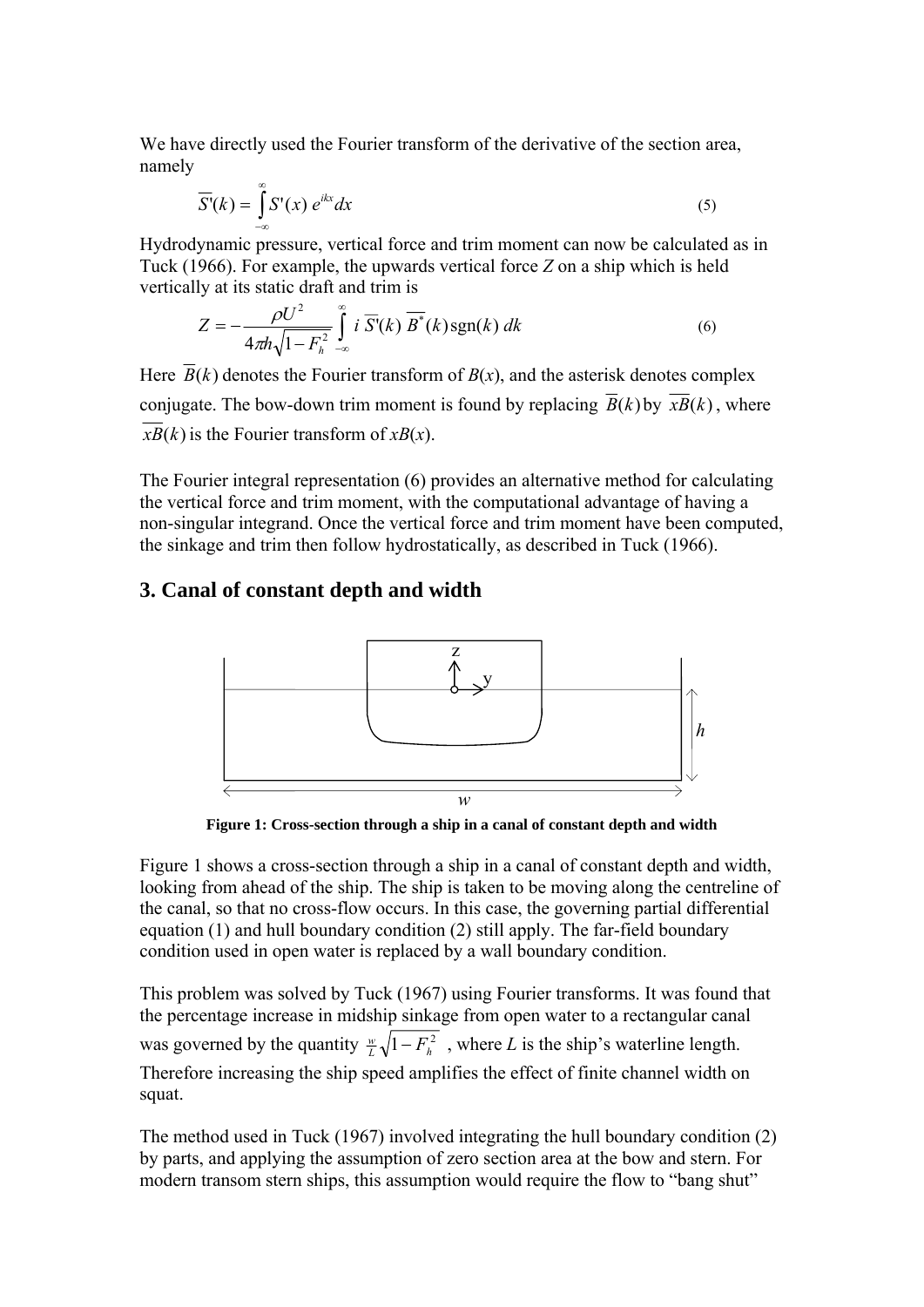immediately behind the transom. When the ship is travelling fast enough for flow to detach smoothly from the transom, a better method may be to use the hull boundary condition (2) in its original form, setting  $S'(x) = 0$  ahead of and behind the ship. Therefore the Fourier transform is calculated using equation (5) over the wetted length of the ship. This models the ship as having zero section area ahead of the bow, its usual section area over its wetted length, and a transom that extends downstream to infinity with constant cross-section. This method ensures smooth flow detachment from the transom.

Re-deriving the solution, without the assumption of zero section area at the stern, yields the alternative solution valid for both cruiser and transom sterns:

$$
Z = -\frac{\rho U^2}{4\pi h \sqrt{1 - F_h^2}} \int_{-\infty}^{\infty} i \overline{S'}(k) \overline{B'}(k) \coth\left(\frac{w}{2}\sqrt{1 - F_h^2}k\right) dk \tag{7}
$$

Again, a similar expression exists for the trim moment, and sinkage and trim follow from hydrostatics.

#### **4. Dredged channel**



**Figure 2: Cross-section through a ship in a dredged channel with constant inner and outer depths** 

Figure 2 shows a ship in a dredged channel, with the dredged channel and the area either side each having constant depth. Again, the ship is taken to be moving along the centreline of the channel.

This problem was solved by Beck et al (1975) using Fourier transforms. They used the same partial differential equation (1) and hull boundary condition (2), and matched the velocity potential  $\phi$  and transverse flux  $h \frac{\partial \phi}{\partial y}$  on each side of the step depth continuity. Again, the assumption of zero section area at the ship's stern was applied, making the method less applicable to modern transom-stern ships.

Re-derivation of the solution using the derivative of the section area yields, using the present notation,

$$
Z = -\frac{\rho U^2}{4\pi h \sqrt{1 - F_h^2}} \int_{-\infty}^{\infty} i \ \overline{S'}(k) \ \overline{B^*}(k) \ K(k) \ dk \tag{8}
$$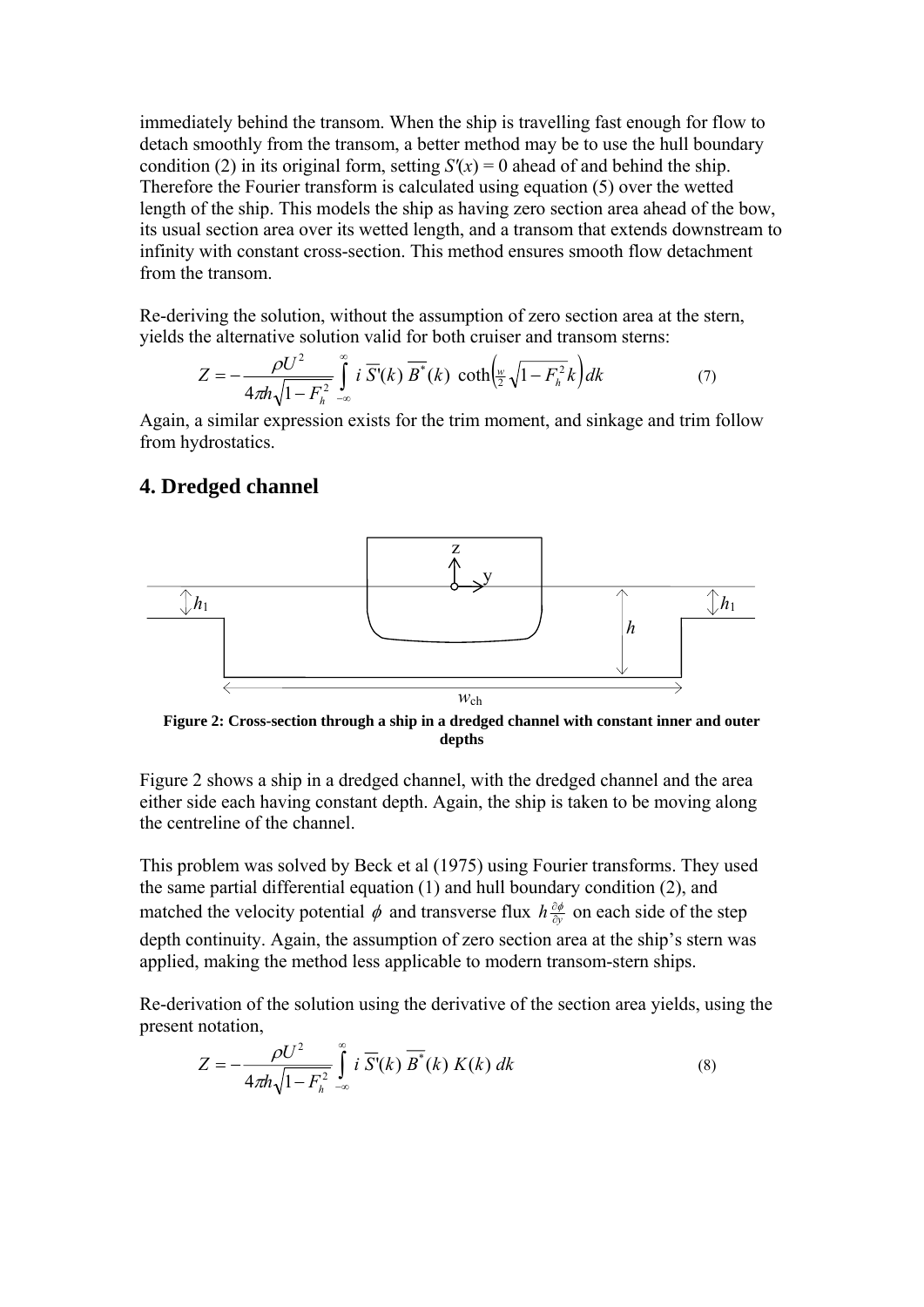The function  $K(k)$  is given by

$$
K(k) = \frac{\cosh\left(\frac{W_{\text{ch}}}{2}\sqrt{1 - F_{h}^{2}}k\right) + \frac{h_{1}\lambda}{h\sqrt{1 - F_{h}^{2}}k}\sinh\left(\frac{W_{\text{ch}}}{2}\sqrt{1 - F_{h}^{2}}k\right)}{\sinh\left(\frac{W_{\text{ch}}}{2}\sqrt{1 - F_{h}^{2}}k\right) + \frac{h_{1}\lambda}{h\sqrt{1 - F_{h}^{2}}k}\cosh\left(\frac{W_{\text{ch}}}{2}\sqrt{1 - F_{h}^{2}}k\right)}
$$
(9)

Here  $\lambda^2 = (1 - F_1^2)k^2$ , with  $F_1 = U/\sqrt{gh_1}$ . The sign of  $\lambda$  must be chosen so that the far-field solution either tends towards zero when the outer flow is subcritical ( $F_1 \le 1$ ), or represents outgoing rather than incoming waves when the outer flow is supercritical ( $F_1 \ge 1$ ). These requirements yield

$$
\lambda = \begin{cases} \sqrt{1 - F_1^2} |k| & F_1 < 1 \\ -i \sqrt{F_1^2 - 1} k & F_1 > 1 \end{cases}
$$
\n(10)

Note that for the special case when  $F_1 = 1$ , we have

$$
K(k) = \coth\left(\frac{w_{\rm ch}}{2}\sqrt{1 - F_{h}^{2}}k\right)
$$
\n(11)

This yields the same result as for the canal described in Section 3, with  $w_{ch} = w$ . Therefore if the ship is travelling at such a speed that the flow outside the channel is critical, the flow within the channel is the same as if the ship were in a wall-sided canal of the same width. This is because when flow outside the channel is critical, there is zero transverse flux out of the channel, the same as for a canal.

#### **5. Stepped canal**

Here we shall develop a general solution for a stepped canal, which will later be used to estimate the sinkage and trim of a ship in a channel of arbitrary cross-section.

The geometry of this situation is shown in Figure 3. The channel configuration is assumed symmetrical, with the ship moving along the centreline.



**Figure 3: Cross-section through a ship in a symmetric canal with an arbitrary step depth change**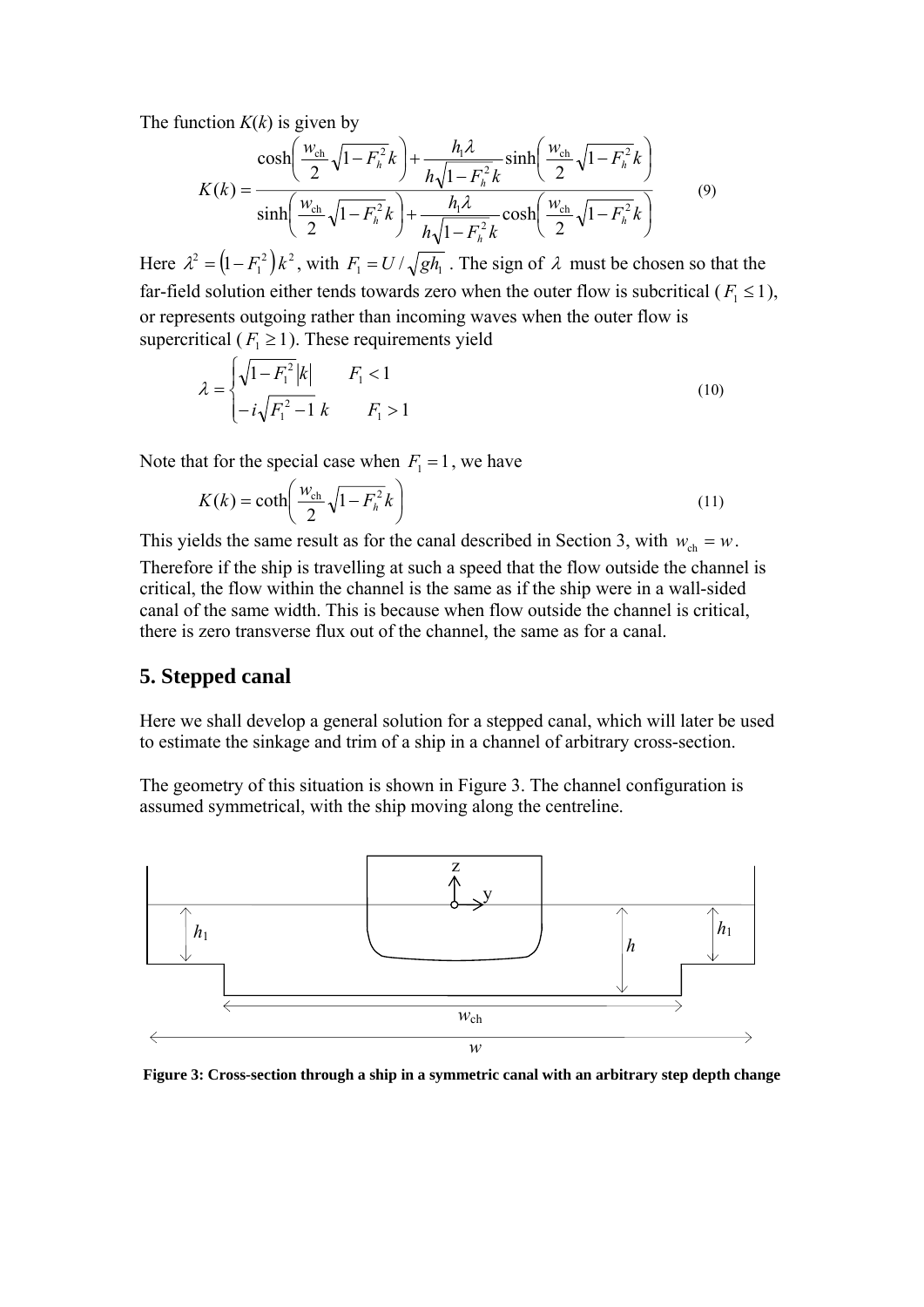This flow satisfies the following equations:

- Laplace's equation (equation 1)
- Modified hull boundary condition (equation 2)
- Wall boundary condition at sides of canal

$$
\frac{\partial \phi}{\partial y} = 0 \text{ on } y = \pm \frac{w}{2} \tag{12}
$$

- Continuity of free surface height across the step depth change, through continuity of the velocity potential  $\phi$ .

- Continuity of transverse flux *y h* ∂  $\frac{\partial \phi}{\partial \phi}$  across the step depth change.

Since the flow is symmetric about  $y = 0$ , we shall consider only the region  $y > 0$ . In the channel region  $0 \le y \le w_{ch}/2$ , the Fourier-transformed Laplace's equation is

$$
\frac{\partial^2 \overline{\phi}}{\partial y^2} = k^2 \left( 1 - F_h^2 \right) \overline{\phi}
$$
\n(13)

Together with the hull boundary condition (2), this has the general solution

$$
\overline{\phi} = \frac{US'(k)}{2hk\sqrt{1 - F_h^2}} \sinh\left(\sqrt{1 - F_h^2}ky\right) + A(k)\cosh\left(\sqrt{1 - F_h^2}ky\right)
$$
(14)

In the outer region  $w_{ch}$  /  $2 \le y \le w/2$ , equation (13) is also applicable, with  $h_1$ replacing *h.* Combining this with the wall boundary condition (12), the general solution in the outer region is

$$
\overline{\phi} = B(k) \cosh\left[\lambda \left(y - \frac{w}{2}\right)\right]
$$
 (15)

Again,  $\lambda^2 = (1 - F_1^2)k^2$ , however for the canal the sign of  $\lambda$  is immaterial since equation (15) is even in  $\lambda$ .

Matching 
$$
\overline{\phi}
$$
 at  $y = w_{ch}/2$  yields

\n
$$
\frac{U\overline{S}(k)}{2hk\sqrt{1-F_h^2}}\sinh\left(\frac{w_{ch}}{2}\sqrt{1-F_h^2}k\right) + A(k)\cosh\left(\frac{w_{ch}}{2}\sqrt{1-F_h^2}k\right) = B(k)\cosh\left[\lambda\left(\frac{w_{ch}-w}{2}\right)\right]
$$
\n(16)

Matching 
$$
h \frac{\partial \overline{\phi}}{\partial y}
$$
 at  $y = w_{ch}/2$  yields

\n
$$
\frac{U \overline{S}(k)}{2} \cosh\left(\frac{w_{ch}}{2} \sqrt{1 - F_{h}^{2}} k\right) + A(k) \sqrt{1 - F_{h}^{2}} k h \sinh\left(\frac{w_{ch}}{2} \sqrt{1 - F_{h}^{2}} k\right) = h_{1} \lambda B(k) \sinh\left[\lambda \left(\frac{w_{ch} - w}{2}\right)\right]
$$
\n(17)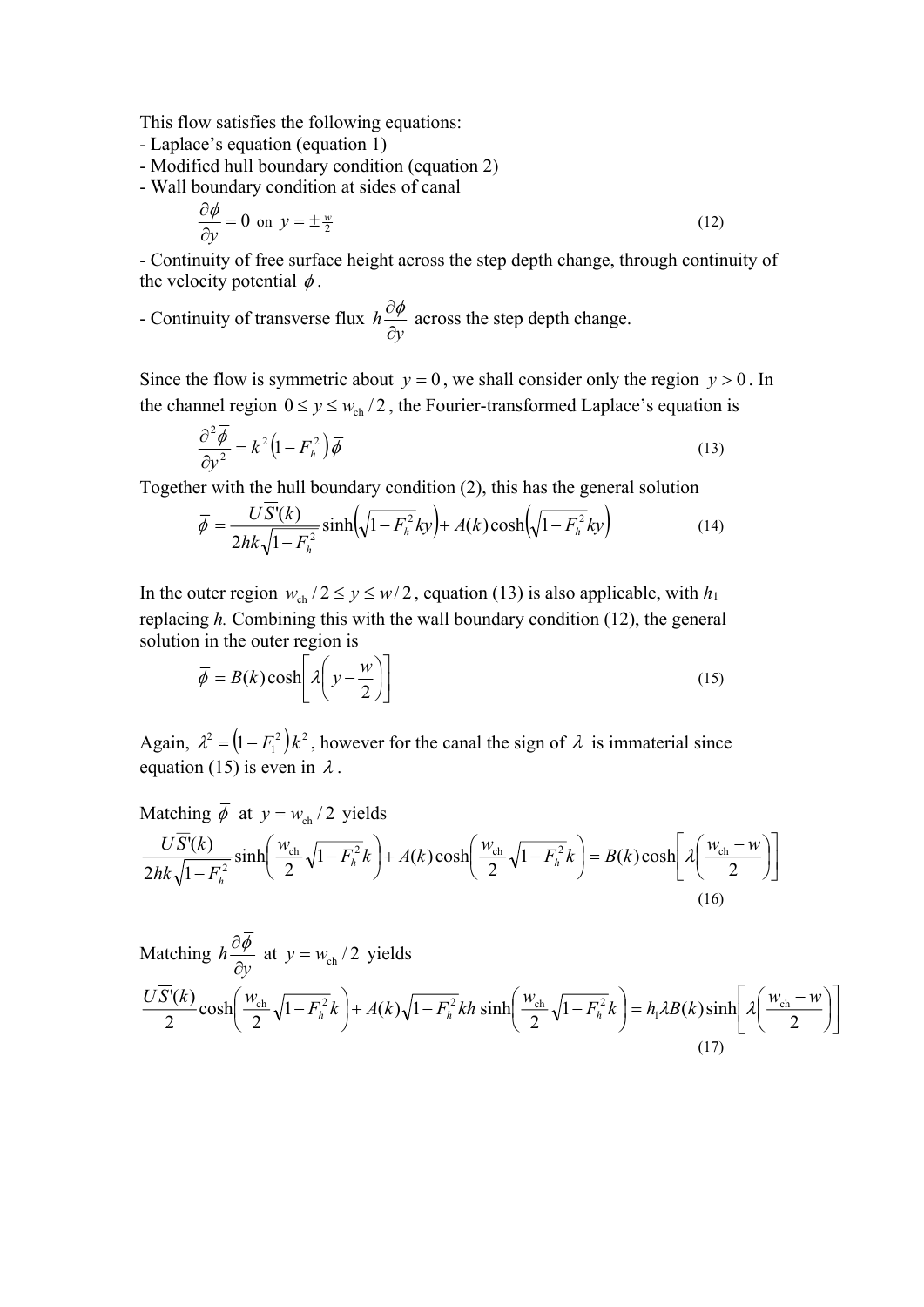Solving equations (16,17) simultaneously gives

$$
A(k) = -\frac{U\overline{S}(k)}{2h\sqrt{1-F_h^2k}} \left\{ \frac{\cosh\left(\frac{W_{\text{ch}}}{2}\sqrt{1-F_h^2k}\right) + \frac{h_1\lambda}{h\sqrt{1-F_h^2k}}\sinh\left(\frac{W_{\text{ch}}}{2}\sqrt{1-F_h^2k}\right)\tanh\left(\lambda\left(\frac{W_{\text{ch}}}{2}\right)\right)}{\sinh\left(\frac{W_{\text{ch}}}{2}\sqrt{1-F_h^2k}\right) + \frac{h_1\lambda}{h\sqrt{1-F_h^2k}}\cosh\left(\frac{W_{\text{ch}}}{2}\sqrt{1-F_h^2k}\right)\tanh\left(\lambda\left(\frac{W_{\text{ch}}}{2}\right)\right)}\right\}
$$
(18)

Equation (14) is now inverted to find the velocity potential, whereupon the vertical force becomes

$$
Z = \frac{\rho U}{2\pi} \int_{-\infty}^{\infty} i \, k \, A(k) \, \overline{B^*}(k) \, dk \tag{19}
$$

This can be written

$$
Z = -\frac{\rho U^2}{4\pi h \sqrt{1 - F_h^2}} \int_{-\infty}^{\infty} i \overline{S'}(k) \overline{B'}(k) K(k) dk
$$
 (20)

where

$$
K(k) = \frac{\cosh\left(\frac{w_{\text{ch}}}{2}\sqrt{1-F_{h}^{2}}k\right) + \frac{h_{1}\lambda}{h\sqrt{1-F_{h}^{2}}k}\sinh\left(\frac{w_{\text{ch}}}{2}\sqrt{1-F_{h}^{2}}k\right)\tanh\left(\lambda\left(\frac{w-w_{\text{ch}}}{2}\right)\right)}{\sinh\left(\frac{w_{\text{ch}}}{2}\sqrt{1-F_{h}^{2}}k\right) + \frac{h_{1}\lambda}{h\sqrt{1-F_{h}^{2}}k}\cosh\left(\frac{w_{\text{ch}}}{2}\sqrt{1-F_{h}^{2}}k\right)\tanh\left(\lambda\left(\frac{w-w_{\text{ch}}}{2}\right)\right)}\tag{21}
$$

As for the dredged channel, when flow in the outer region is critical ( $F_1 = 1$ ), the flow within the channel is identical to that of a rectangular canal with width equal to the channel width.

#### **6. Numerical calculations**

As an example of these calculations, consider a MarAd L-series bulk carrier (Roseman 1987) at level static trim and beam/draft ratio of 4.4. This ship is travelling in water with the following transverse geometries:

| Configuration     | <b>Example dimensions</b>                                                 |
|-------------------|---------------------------------------------------------------------------|
| Open water        | valid for all $h \ll L$                                                   |
| Rectangular canal | $w/L = 1.0$ , valid for all $h \ll L$                                     |
| Dredged channel   | $w_{ch}/L = 1.0$ , $h_1/h = 0.50$ , valid for all $h \ll L$               |
| Stepped canal     | $w_{ch}/L = 1.0$ , $w/L = 2.0$ , $h_1/h = 0.50$ , valid for all $h \ll L$ |

Calculated sinkage for these example cases is shown in Figure 4. The sinkage coefficient  $c<sub>s</sub>$  is defined by

$$
s_{\text{LCF}} = c_s \frac{\nabla}{L^2} \frac{F_h^2}{\sqrt{1 - F_h^2}}
$$
(22)

where  $s_{\text{LCF}}$  is the sinkage at the longitudinal centre of floatation, and  $\nabla$  is the ship's displaced volume. This sinkage coefficient is used because it is predicted to be constant in open water, according to slender-body theory.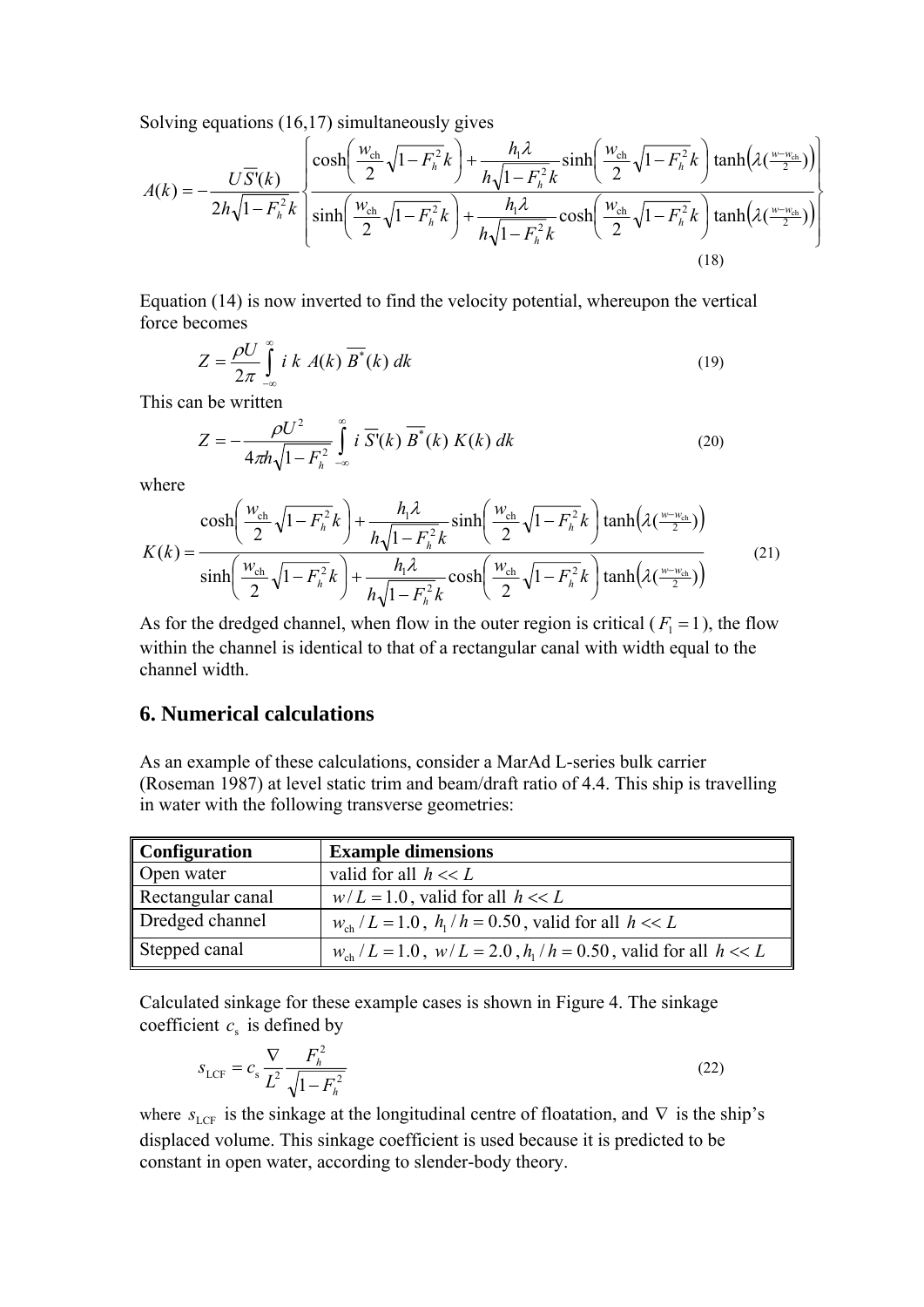

**Figure 4: Calculated LCF sinkage coefficients for various example channel configurations** 

Points to note from Figure 4 include:

- The channel and canal sinkage coefficients are all larger than the open-water value, by an amount which depends on the geometry; these coefficients also vary with  $F_h$ .
- The dredged channel and stepped canal results both have critical flow in the outer region at  $F_h = 0.707$ . Since the flow is critical, there is zero transverse flux out of the channel, and the channel behaves like a surface-piercing wall. Therefore the results coincide with the rectangular canal results at this point.
- The dredged channel results are "cusped" when flow becomes critical in the outer region. This is because the depth change outside the channel generally exerts only a small influence on the ship squat, however a singularity occurs when the outer flow becomes critical. In this case the flow must match the canal flow according to linear theory, and the critical flow occurs over an infinite domain (from the edge of the channel out to infinity). A similar singularity occurs in open water at the critical speed. In both cases, nonlinearity and dispersion act to smooth the sinkage as a function of  $F<sub>h</sub>$ . Sample calculations have been done including the leadingorder effect of dispersion in the outer region, similar to the transcritical method described in Gourlay & Tuck (2001). Dispersion was seen to decrease and broaden the peak slightly.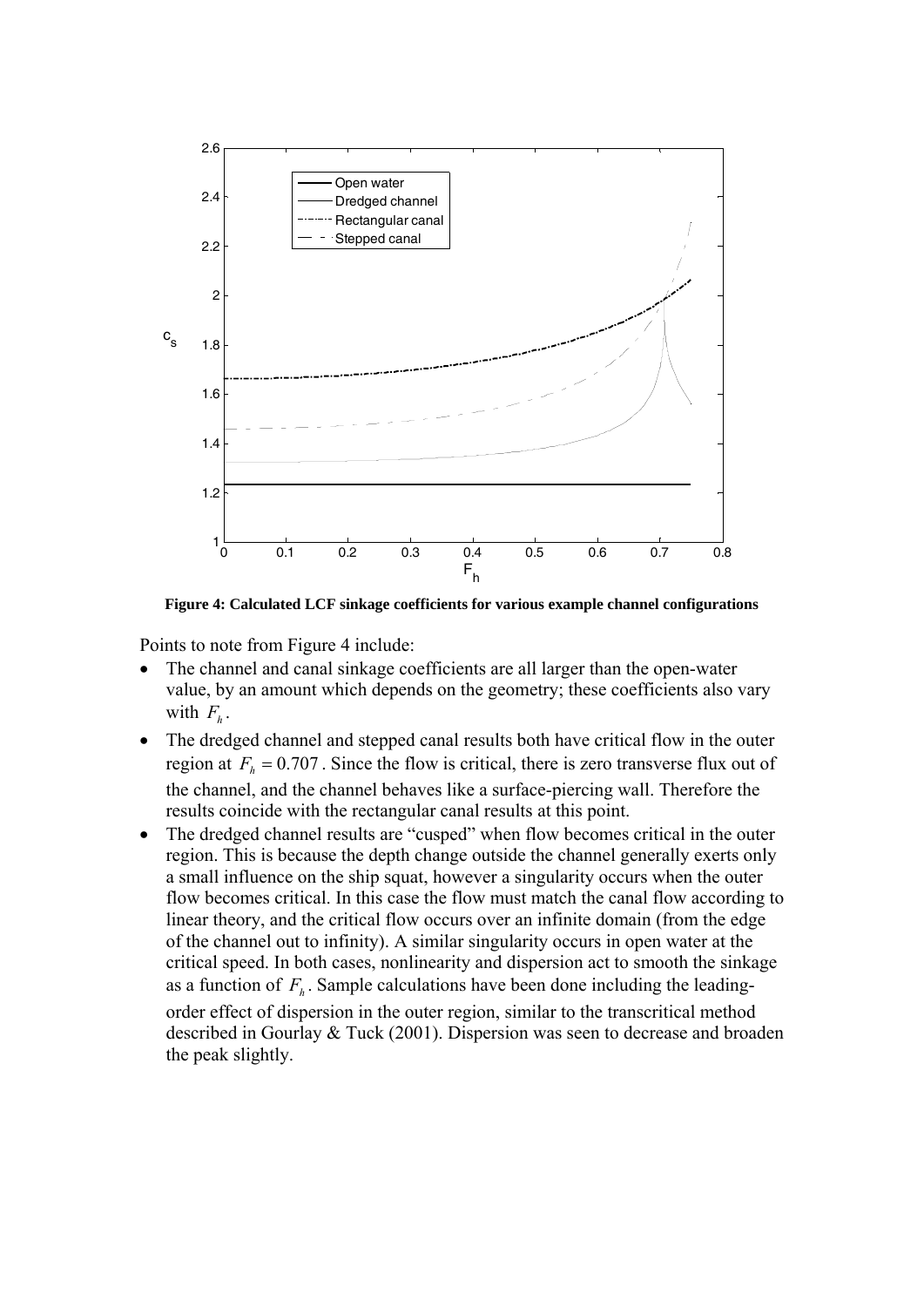



$$
\theta = c_{\theta} \frac{\nabla}{L^3} \frac{F_h^2}{\sqrt{1 - F_h^2}}
$$
\n(23)

**Figure 5: Calculated bow-down trim coefficients for various example channel configurations** 

Figure 5 shows the calculated trim coefficient for the same example cases. We see that the trim coefficient is approximately constant for all of the different channel configurations. This is true up until supercritical flow occurs outside the channel, in which case the channel geometry affects the trim markedly.

#### **7. Effect of self-propulsion, viscosity and nonlinearity**

The methods used in this article neglect self-propulsion, viscosity and nonlinearity, so it is appropriate to comment on the qualitative effect these have on sinkage and trim.

Self-propulsion creates a low-pressure region ahead of the propeller, which increases the sinkage slightly, and decreases the bow-down trim significantly. This effect was observed experimentally by Dand & Ferguson (1973), by comparing the sinkage and trim of towed and self-propelled models.

Viscosity is important within a boundary layer next to the ship's hull. This boundary layer is generally thin, but increases in thickness towards the stern. The character of the boundary layer is very different between model scale and full scale. At full scale (high Reynolds number), the boundary layer is naturally turbulent, thin compared to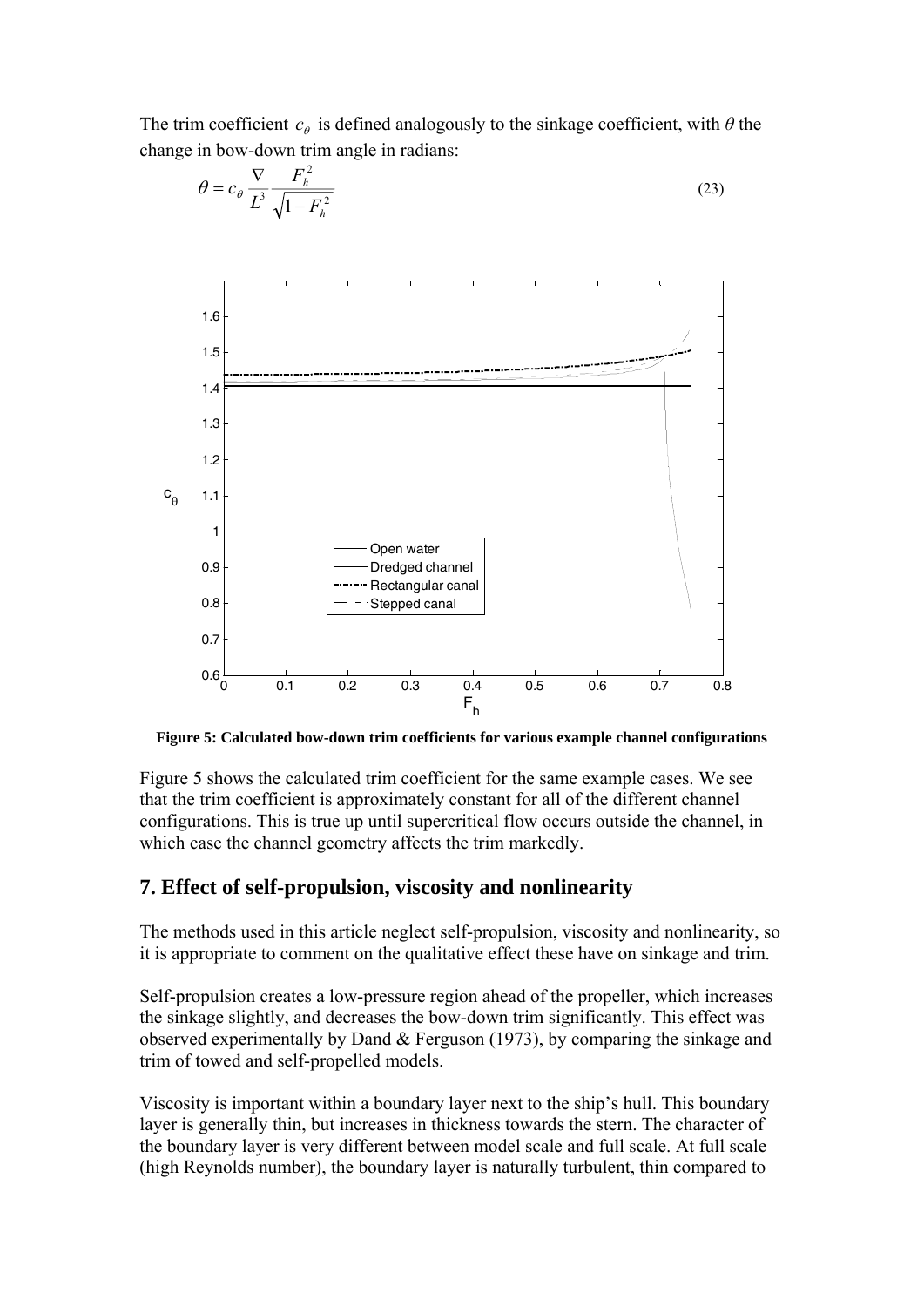the ship dimensions, stays reasonably well attached, and exerts little influence on the pressures on the hull. At model scale (low Reynolds number), the boundary layer is artificially tripped to become turbulent, is thick compared to the ship dimensions, more likely to separate near the stern, and may markedly change the hull pressure near the stern.

Self-propulsion also has the effect of re-energizing the boundary layer near the ship's stern, so that separation is less likely at full scale and especially at model scale. Therefore, when self-propulsion is taken into account, there is better correlation between model-scale and full-scale sinkage and trim (Dand & Ferguson 1973).

When the underkeel clearance is small, it is conceivable that viscous effects beneath the ship may affect sinkage and trim. However it was found in Gourlay (2006) that there is very little "blockage" effect due to the constriction beneath the hull. Instead, flow is simply diverted around the sides of the ship, causing a normal Bernoulli pressure drop on the sides of the ship, which then governs the pressure beneath the ship. Experimental sinkage and trim results showed no distinct "small-UKC" effect, beyond the normal increase due to decreased water depth.

Nonlinearity should not significantly affect the sinkage and trim for slender ships such as frigates, however for containerships and bulk carriers it becomes increasingly important. The linear solution uses only the leading-order dynamic free surface boundary condition, assuming free surface displacements to be small. Higher-order terms for calculating the flow around a ship in a wall-sided canal have been included by Sharma & Chen (2000). Also, according to linear theory the ship is fixed in its rest position for calculating the flow, and then hydrostatic balancing is used to calculate sinkage and trim. In reality the sinkage increases the immersed volume of the ship, further disturbing the flow and increasing the sinkage. This effect was studied by Gourlay (2000) for ships in narrow canals.

The towed model test results shown in Gourlay (2006) can be compared with the correct theoretical results for that canal, i.e.  $c_s = 1.36$  and  $c_{\theta} = 1.41$ . This shows that, for the MarAd L-Series hull, experimental LCF sinkage is  $3 - 26\%$  larger than that predicted, over a range of speeds and water depths. This is attributed to the neglect of nonlinear terms which are important for bulk carriers. In practice, the LCF sinkage coefficient can be tuned to better match the model test results. Bow-down trim is 13 – 57% lower than that predicted, which is attributed to flow separation and decreased stern pressure at model scale. Theoretical trim results should be adjusted for the effect of self-propulsion in order to predict full-scale values.

### **8. Approximate solution for a canal of arbitrary cross-section**

Here we shall develop an approximate method for calculating the sinkage and trim of a ship in a channel of arbitrary cross-section, by approximating the cross-sectional shape as two regions of constant depth joined by a step depth change.

As seen in equation (7), slender-body theory predicts that channel width and depth are both independently important in a rectangular canal, and that increasing the ship speed amplifies the effect of finite channel width on squat.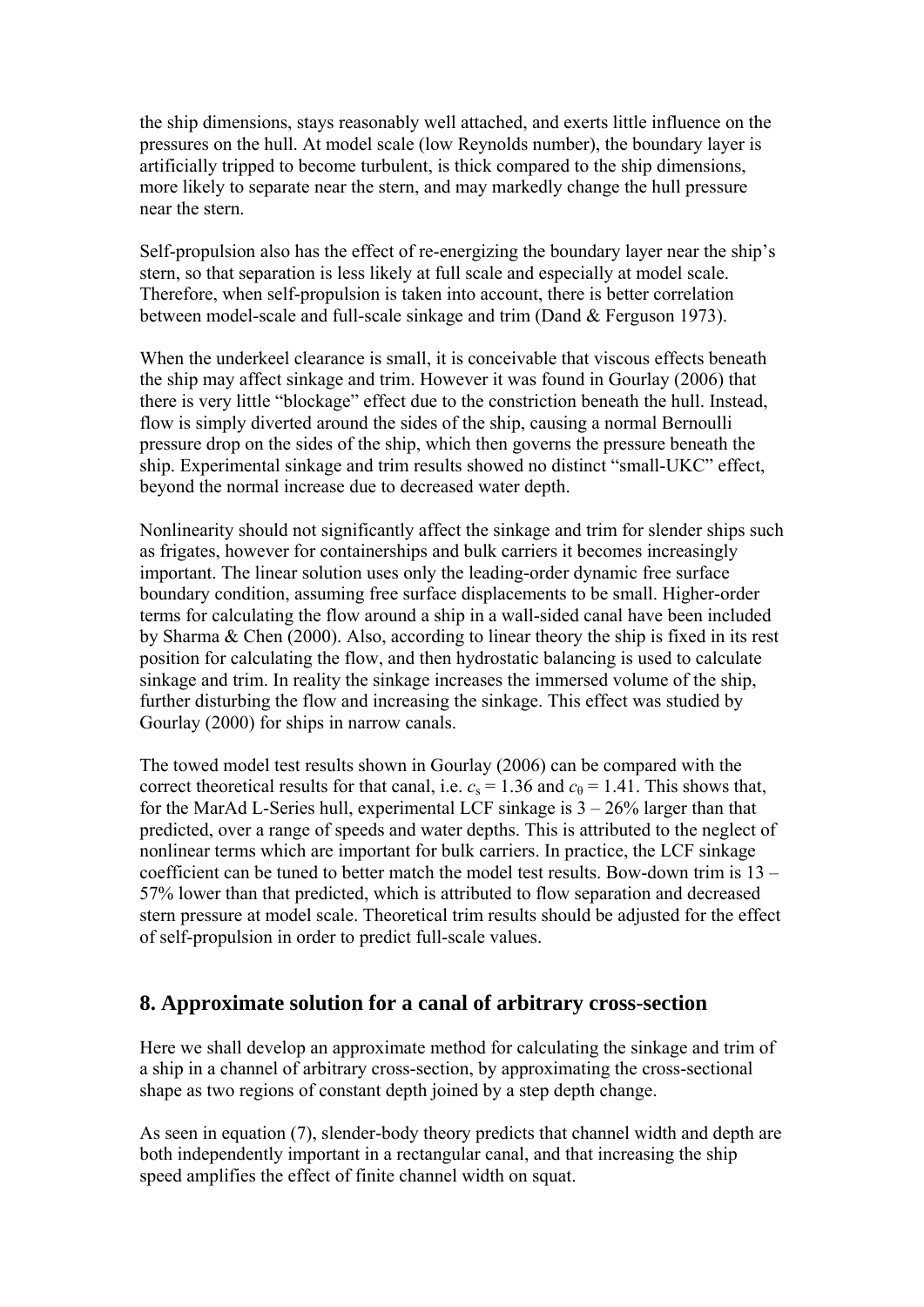For a non-rectangular channel, we might expect that waterline width, cross-sectional area, and depth at the ship will be the most important factors governing the sinkage and trim. Waterline width couples with free surface deformation to govern flow continuity, and the effect of waterline width becomes increasingly important at higher Froude numbers, as the disturbance due to the ship spreads out further in the transverse direction. Decreasing cross-sectional area causes a blockage effect and tends to accelerate the flow. Having a larger water depth near the ship decreases the longitudinal flow speeds past the ship, diluting the hydrodynamic pressure and decreasing the squat.

In order to gauge whether waterline width, cross-sectional area, and depth at the ship are the most important factors governing squat of a ship in a channel of arbitrary cross-section, we can use the results of Section 5 to do a sensitivity analysis on channels with different cross-sections.

Consider the three channel configurations shown in Figure 6. Each of these is a stepped depth change as depicted in Figure 3, but all three are overlaid in the same diagram.



**Figure 6: Overlay of three different step depth change channel cross-sections, used for sensitivity study** 

The three channel configurations all have the same waterline width, same crosssectional area, and same depth near the ship. We can calculate the squat of all three channel configurations, with the following example conditions in dimensionless form:

| Waterline channel width to ship waterline | 10                                   |
|-------------------------------------------|--------------------------------------|
| length ratio $w/L$                        |                                      |
| Inner channel width to waterline channel  | 0.4, 0.6, 0.8                        |
| width ratio $w_{ch} / w$                  |                                      |
| Ratio of channel cross-sectional area to  | 0.85                                 |
| enclosing rectangle area                  |                                      |
| Ship type                                 | MarAd L-series bulk carrier (Roseman |
|                                           | 1987                                 |

Note that, for  $w_{ch} / w = 0.8$ , the flow is supercritical in the outer region for  $F_h \ge 0.5$ .

For comparison, results for a rectangular canal with the same cross-sectional area have also been calculated. Results are shown in Figure 7.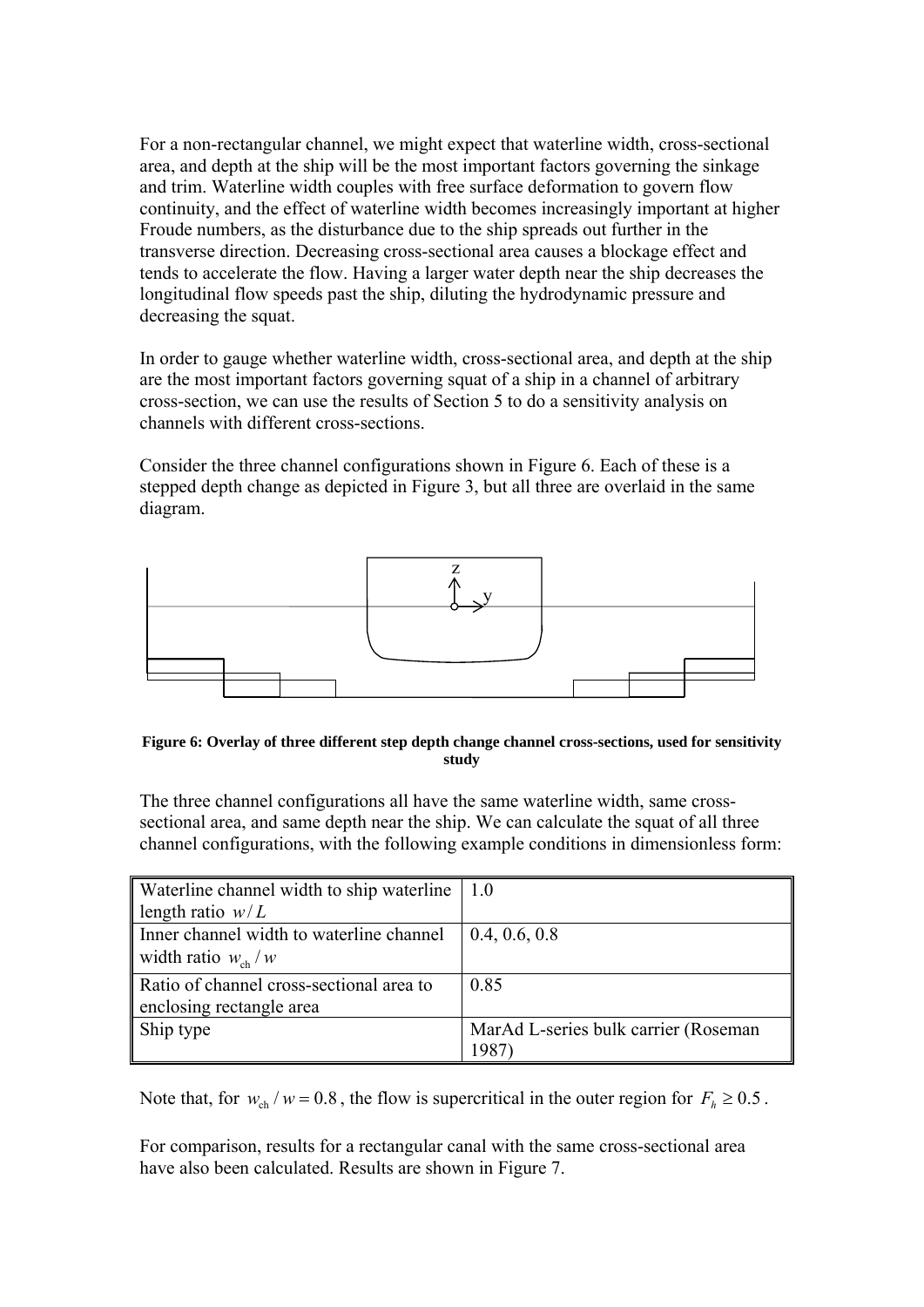

**Figure 7: Sinkage coefficient for different channel configurations** 

We can see that there is very little difference (less than 2%) between the different stepped channel configurations, indicating that different stepped channels tend to produce similar ship squat, provided their waterline width, cross-sectional area and depth at the ship remain constant. This is true whether flow in the outer region is subcritical, critical or supercritical (for this example, flow is supercritical in the outer region for  $w_{ch} / w = 0.8$  and  $F_h > 0.5$ ).

By contrast, results for a rectangular canal with the same cross-sectional area, but different waterline width, vary significantly from the stepped channel configurations at higher Froude numbers (up to 15% at  $F<sub>k</sub> = 0.7$ ). This shows that methods using just the channel cross-sectional area, but ignoring the waterline width, may give inaccurate results at higher Froude numbers.

Analysis of equation (21) tells us that, if flow in the outer region is critical ( $F_1 = 1$ ), the solution reduces to that of a canal of width  $w_{ch}$ , as happens for the dredged channel case (Section 4). Therefore we can approximate the squat of a ship in a stepped channel by relating this case to a channel of the same waterline width, crosssectional area and depth at the ship, but with critical flow in the outer region.

It is hypothesized that the squat of a ship travelling along the centreline of a channel of arbitrary cross-section (still assumed roughly symmetric) can also be estimated using this method. The geometry of this method is shown in Figure 8.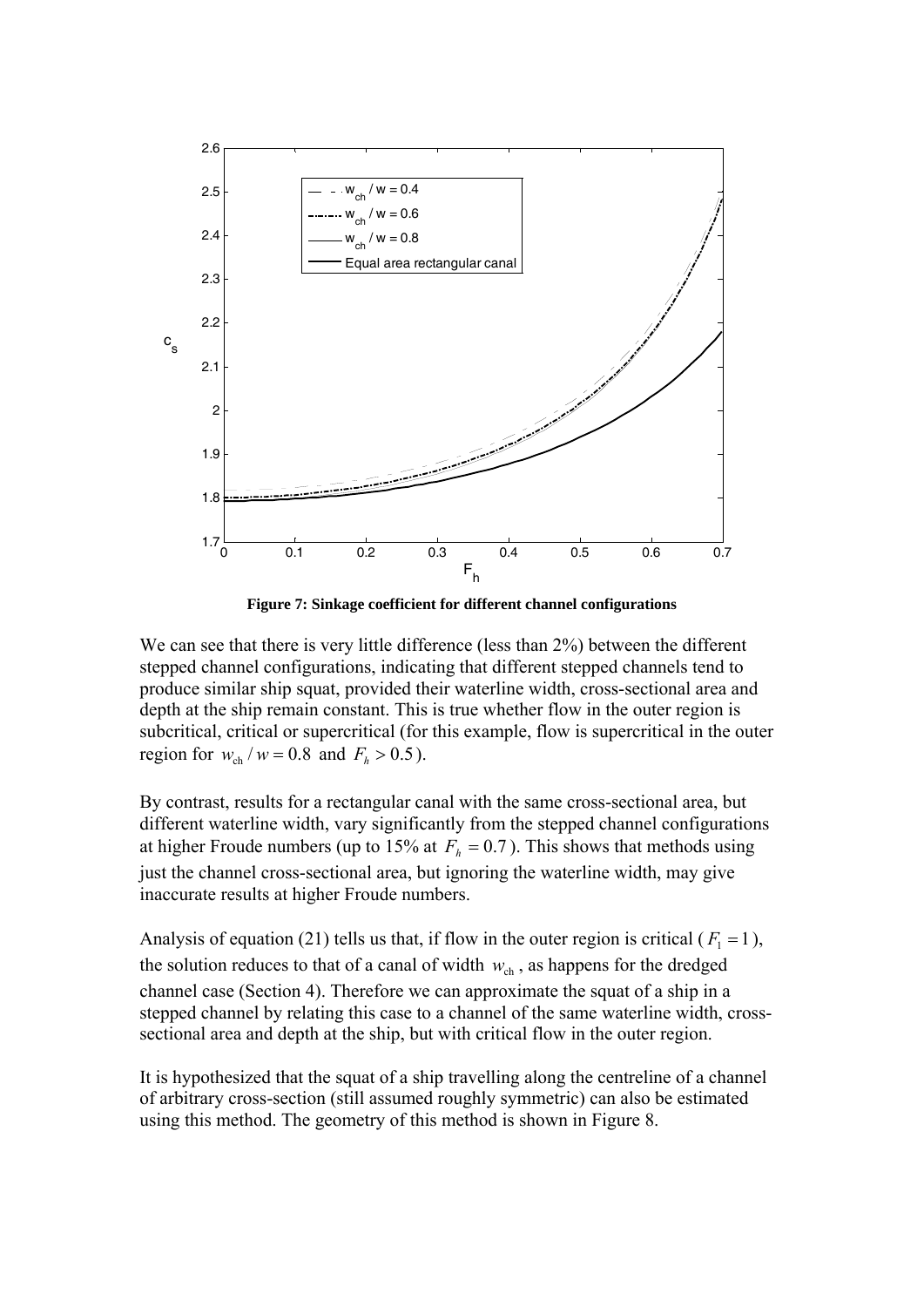

**Figure 8: Approximating an arbitrary channel by a stepped depth change with critical flow in the outer section** 

Suppose we know the waterline width *w* , cross-sectional area *A* and depth at the ship *h* of an arbitrary channel. Then the equivalent stepped channel has inner channel width  $w_{ch}$  and outer channel depth  $h^*$ . These are found by equating the cross-sectional area:

$$
A = w_{\rm ch} h + (w - w_{\rm ch}) h_* \tag{24}
$$

and by requiring critical flow in the outer region:

$$
\frac{U}{\sqrt{gh_*}} = 1\tag{25}
$$

These can be solved to give

$$
\frac{w_{\text{ch}}}{w} = \frac{\frac{A}{wh} - F_h^2}{1 - F_h^2}
$$
 (26)

This gives an effective channel width

$$
w_{\text{eff}} = \left[ \frac{\frac{A}{wh} - F_h^2}{1 - F_h^2} \right] w
$$
 (27)

This effective channel width  $w_{\text{eff}}$  can be used in the canal formulation (7), giving the approximation for arbitrary canal cross-section

$$
Z = -\frac{\rho U^2}{4\pi h \sqrt{1 - F_h^2}} \int_{-\infty}^{\infty} i \ \overline{S'}(k) \ \overline{B^*}(k) \ \coth\left(\frac{w}{2} \left[ \frac{A}{wh} - F_h^2 \right] k \right) dk \tag{28}
$$

 $\sqrt{2}$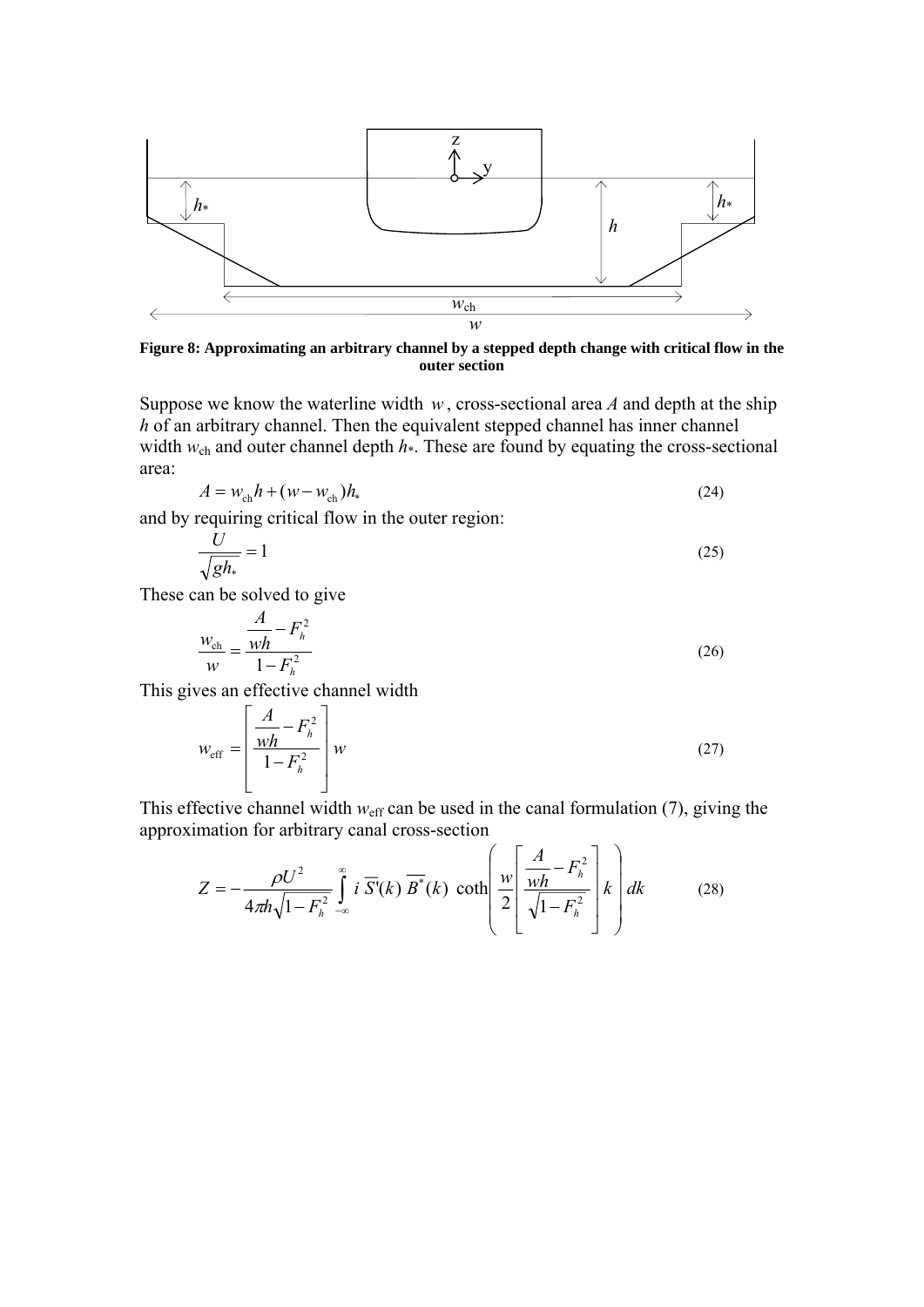## **9. Summary**

We have described a general Fourier transform method for calculating the squat of a ship travelling in open water, a rectangular canal, a dredged channel, a stepped canal or a channel of arbitrary cross-section. The dynamic vertical force is calculated using the following equation:

$$
Z = -\frac{\rho U^2}{4\pi h \sqrt{1 - F_h^2}} \int_{-\infty}^{\infty} i \overline{S'}(k) \overline{B'}(k) K(k) dk
$$
 (29)

The bow-down trim moment is found replacing  $\overline{B}(k)$  by  $\overline{xB}(k)$  in the above equation, and steady sinkage and trim then follow hydrostatically. The function  $K(k)$ depends on the transverse geometry, and takes the values

$$
\begin{pmatrix}\nsgn(k) & \text{Open water} \\
\coth\left(\frac{w}{2}\sqrt{1-F_{h}^{2}}k\right) & \text{Rectangular canal} \\
\cosh\left(\frac{w_{ch}}{2}\sqrt{1-F_{h}^{2}}k\right) + \frac{h_{1}\lambda}{h\sqrt{1-F_{h}^{2}}k}\sinh\left(\frac{w_{ch}}{2}\sqrt{1-F_{h}^{2}}k\right) \\
\sinh\left(\frac{w_{ch}}{2}\sqrt{1-F_{h}^{2}}k\right) + \frac{h_{1}\lambda}{h\sqrt{1-F_{h}^{2}}k}\cosh\left(\frac{w_{ch}}{2}\sqrt{1-F_{h}^{2}}k\right) & \text{Dredged channel} \\
K(k) = \begin{cases}\n\cosh\left(\frac{w_{ch}}{2}\sqrt{1-F_{h}^{2}}k\right) + \frac{h_{1}\lambda}{h\sqrt{1-F_{h}^{2}}k}\cosh\left(\frac{w_{ch}}{2}\sqrt{1-F_{h}^{2}}k\right) & \text{Dredged channel} \\
\cosh\left(\frac{w_{ch}}{2}\sqrt{1-F_{h}^{2}}k\right) + \frac{h_{1}\lambda}{h\sqrt{1-F_{h}^{2}}k}\sinh\left(\frac{w_{ch}}{2}\sqrt{1-F_{h}^{2}}k\right)\tanh\left(\lambda\left(\frac{w_{em}}{2})\right)\n\end{cases} \\
\sinh\left(\frac{w_{ch}}{2}\sqrt{1-F_{h}^{2}}k\right) + \frac{h_{1}\lambda}{h\sqrt{1-F_{h}^{2}}k}\cosh\left(\frac{w_{ch}}{2}\sqrt{1-F_{h}^{2}}k\right)\tanh\left(\lambda\left(\frac{w_{em}}{2})\right)\n\end{cases}
$$
\nStepped canal

\n
$$
\coth\left(\frac{w}{2}\left[\frac{\lambda}{\sqrt{1-F_{h}^{2}}}\right]k\right)
$$
\nApproximation for arbitrary cross section

\n(30)